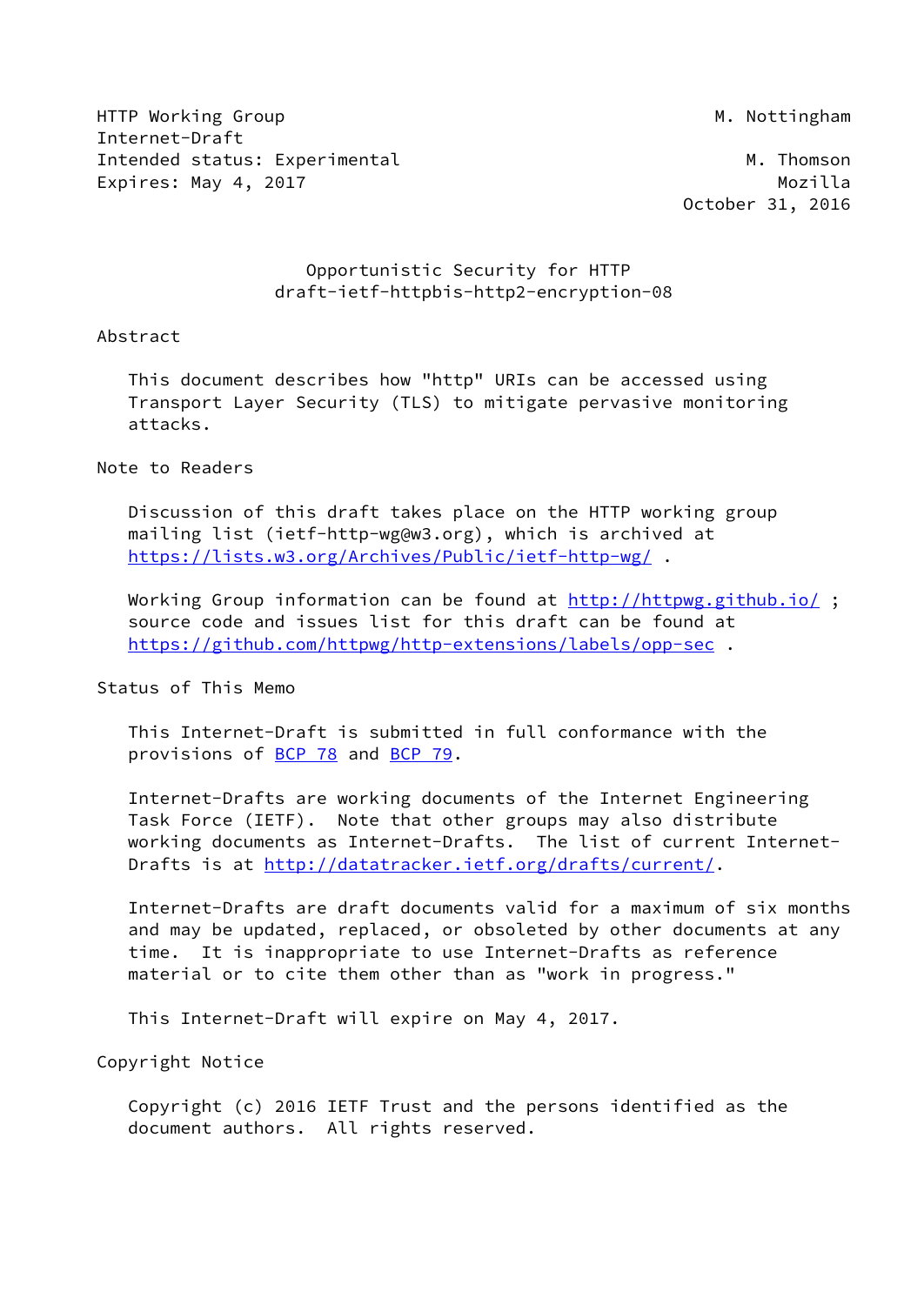### <span id="page-1-1"></span>Internet-Draft Opportunistic HTTP Security October 2016

This document is subject to [BCP 78](https://datatracker.ietf.org/doc/pdf/bcp78) and the IETF Trust's Legal Provisions Relating to IETF Documents

 [\(http://trustee.ietf.org/license-info](http://trustee.ietf.org/license-info)) in effect on the date of publication of this document. Please review these documents carefully, as they describe your rights and restrictions with respect to this document. Code Components extracted from this document must include Simplified BSD License text as described in Section 4.e of the Trust Legal Provisions and are provided without warranty as described in the Simplified BSD License.

# Table of Contents

|                                                    |  |  |  | $\overline{2}$  |
|----------------------------------------------------|--|--|--|-----------------|
| 1.1.                                               |  |  |  | $\overline{3}$  |
| Notational Conventions<br>1.2.                     |  |  |  | $\overline{3}$  |
| 2. Using HTTP URIs over TLS                        |  |  |  | $\overline{3}$  |
| Alternative Server Opt-In<br>2.1.                  |  |  |  | $\overline{4}$  |
| $2.2.$ Interaction with "https" URIs               |  |  |  | $\overline{4}$  |
| $2.3$ . The "http-opportunistic" well-known URI    |  |  |  | $\overline{5}$  |
| 3.                                                 |  |  |  | $\overline{5}$  |
| 4.                                                 |  |  |  | $\overline{5}$  |
| 4.1.                                               |  |  |  | 6               |
| 4.2.                                               |  |  |  | 6               |
| Privacy Considerations<br>4.3.                     |  |  |  | 6               |
| Confusion Regarding Request Scheme<br><u>4.4</u> . |  |  |  | $\underline{6}$ |
| 4.5.                                               |  |  |  | $\overline{1}$  |
|                                                    |  |  |  | $\overline{1}$  |
| Normative References<br>5.1.                       |  |  |  | $\overline{1}$  |
| 5.2. Informative References                        |  |  |  | $\underline{8}$ |
| Appendix A. Acknowledgements                       |  |  |  | 8               |
| Authors' Addresses                                 |  |  |  | 9               |

# <span id="page-1-0"></span>[1](#page-1-0). Introduction

This document describes a use of HTTP Alternative Services [[RFC7838\]](https://datatracker.ietf.org/doc/pdf/rfc7838) to decouple the URI scheme from the use and configuration of underlying encryption, allowing a "http" URI [\[RFC7230](https://datatracker.ietf.org/doc/pdf/rfc7230)] to be accessed using Transport Layer Security (TLS) [\[RFC5246](https://datatracker.ietf.org/doc/pdf/rfc5246)] opportunistically.

 Serving "https" URIs requires avoiding Mixed Content [\[W3C.CR-mixed-content-20160802](#page-8-2)], which is problematic in many deployments. This document describes a usage model whereby sites can serve "http" URIs over TLS, thereby avoiding these issues, while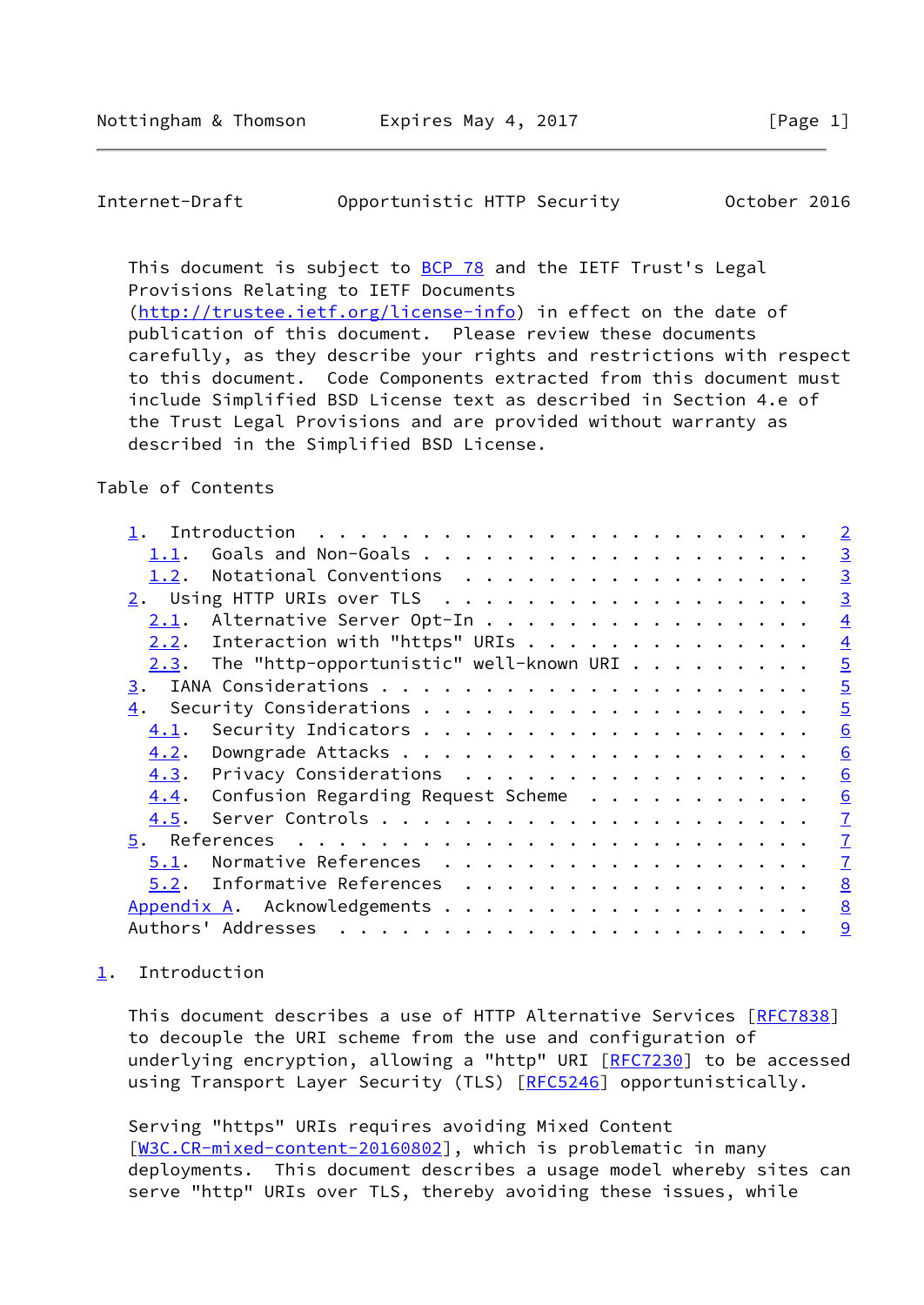still providing protection against passive attacks.

 Opportunistic Security [\[RFC7435](https://datatracker.ietf.org/doc/pdf/rfc7435)] does not provide the same guarantees as using TLS with "https" URIs; it is vulnerable to active attacks, and does not change the security context of the connection.

| Nottingham & Thomson | Expires May 4, 2017 | [Page 2] |
|----------------------|---------------------|----------|
|                      |                     |          |

<span id="page-2-1"></span>Internet-Draft Opportunistic HTTP Security October 2016

 Normally, users will not be able to tell that it is in use (i.e., there will be no "lock icon").

<span id="page-2-0"></span>[1.1](#page-2-0). Goals and Non-Goals

 The immediate goal is to make the use of HTTP more robust in the face of pervasive passive monitoring [\[RFC7258](https://datatracker.ietf.org/doc/pdf/rfc7258)].

 A secondary (but significant) goal is to provide for ease of implementation, deployment and operation. This mechanism is expected to have a minimal impact upon performance, and require a trivial administrative effort to configure.

 Preventing active attacks (such as a Man-in-the-Middle) is a non-goal for this specification. Furthermore, this specification is not intended to replace or offer an alternative to "https", since it both prevents active attacks and invokes a more stringent security model in most clients.

<span id="page-2-2"></span>[1.2](#page-2-2). Notational Conventions

 The key words "MUST", "MUST NOT", "REQUIRED", "SHALL", "SHALL NOT", "SHOULD", "SHOULD NOT", "RECOMMENDED", "MAY", and "OPTIONAL" in this document are to be interpreted as described in [\[RFC2119](https://datatracker.ietf.org/doc/pdf/rfc2119)].

<span id="page-2-3"></span>[2](#page-2-3). Using HTTP URIs over TLS

 An origin server that supports the resolution of "http" URIs can indicate support for this specification by providing an alternative service advertisement [[RFC7838](https://datatracker.ietf.org/doc/pdf/rfc7838)] for a protocol identifier that uses TLS, such as "h2" [[RFC7540](https://datatracker.ietf.org/doc/pdf/rfc7540)], or "http/1.1" [[RFC7301\]](https://datatracker.ietf.org/doc/pdf/rfc7301). Note that HTTP/1.1 requests MUST use the absolute form (see Section [5.3.2 of](https://datatracker.ietf.org/doc/pdf/rfc7230#section-5.3.2)  [\[RFC7230\]](https://datatracker.ietf.org/doc/pdf/rfc7230#section-5.3.2)).

 A client that receives such an advertisement MAY make future requests intended for the associated origin ( $[REC6454]$ ) to the identified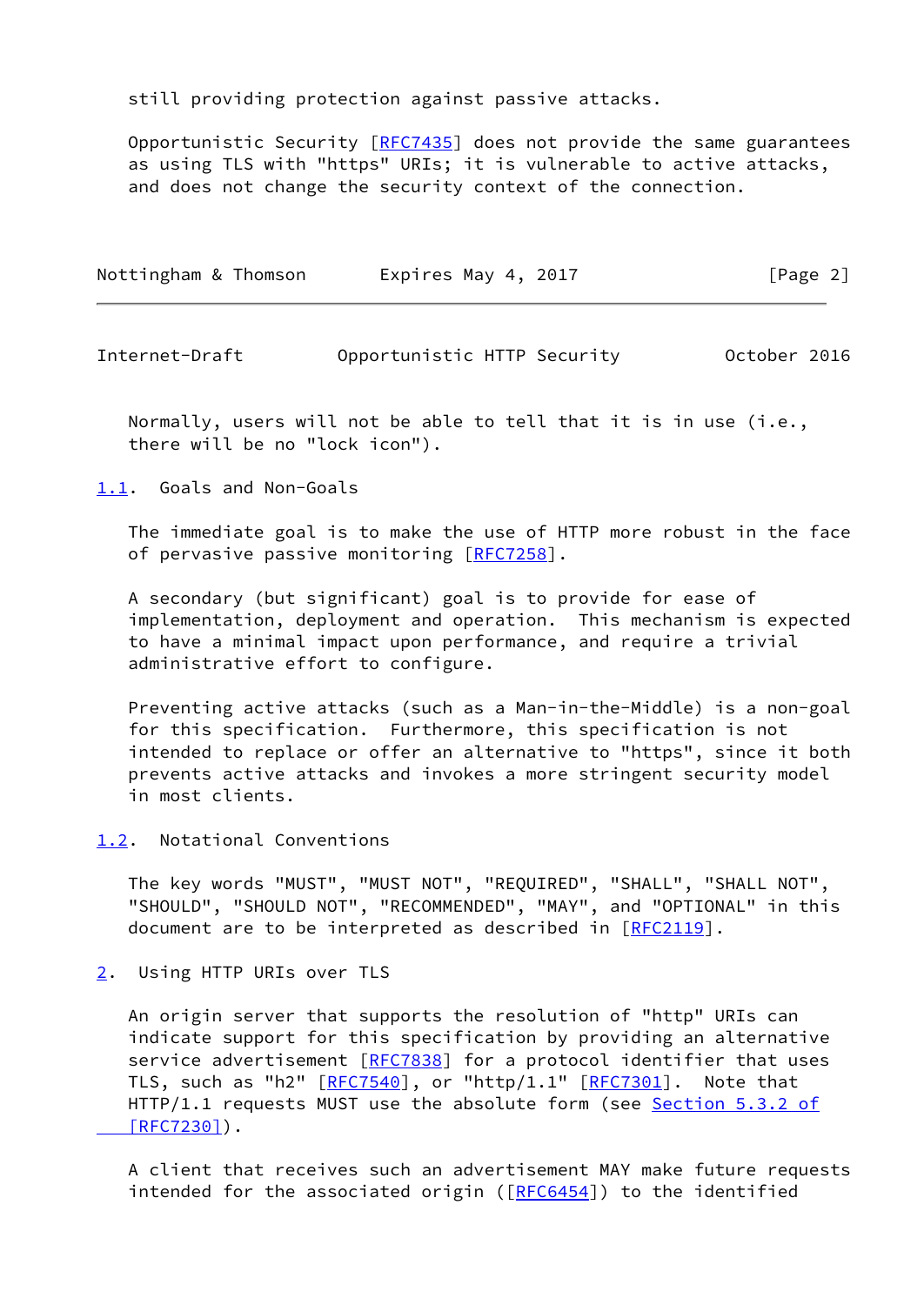service (as specified by  $[REC7838]$ ), provided that the alternative service opts in as described in [Section 2.1](#page-3-0).

 A client that places the importance of protection against passive attacks over performance might choose to withhold requests until an encrypted connection is available. However, if such a connection cannot be successfully established, the client can resume its use of the cleartext connection.

 A client can also explicitly probe for an alternative service advertisement by sending a request that bears little or no sensitive information, such as one with the OPTIONS method. Likewise, clients

| Nottingham & Thomson | Expires May 4, 2017 | [Page 3] |
|----------------------|---------------------|----------|
|----------------------|---------------------|----------|

<span id="page-3-1"></span>Internet-Draft Opportunistic HTTP Security October 2016

 with existing alternative services information could make such a request before they expire, in order minimize the delays that might be incurred.

 Client certificates are not meaningful for URLs with the "http" scheme, and therefore clients creating new TLS connections to alternative services for the purposes of this specification MUST NOT present them. Connections that use client certificates for other reasons MAY be reused, though client certificates MUST NOT affect the responses to requests for "http" resources.

<span id="page-3-0"></span>[2.1](#page-3-0). Alternative Server Opt-In

 It is possible that the server might become confused about whether requests' URLs have a "http" or "https" scheme, for various reasons; see [Section 4.4.](#page-6-1) To ensure that the alternative service has opted into serving "http" URLs over TLS, clients are required to perform additional checks before directing "http" requests to it.

 Clients MUST NOT send "http" requests over a secured connection, unless the chosen alternative service presents a certificate that is valid for the origin - as per  $[REC2818]$  (this also establishes "reasonable assurances" for the purposes of  ${RFC7838}}$  ${RFC7838}}$ ) - and they have obtained a valid http-opportunistic response for an origin (as per [Section 2.3\)](#page-4-1).

 For example, assuming the following request is made over a TLS connection that is successfully authenticated for those origins, the following request/response pair would allow requests for the origins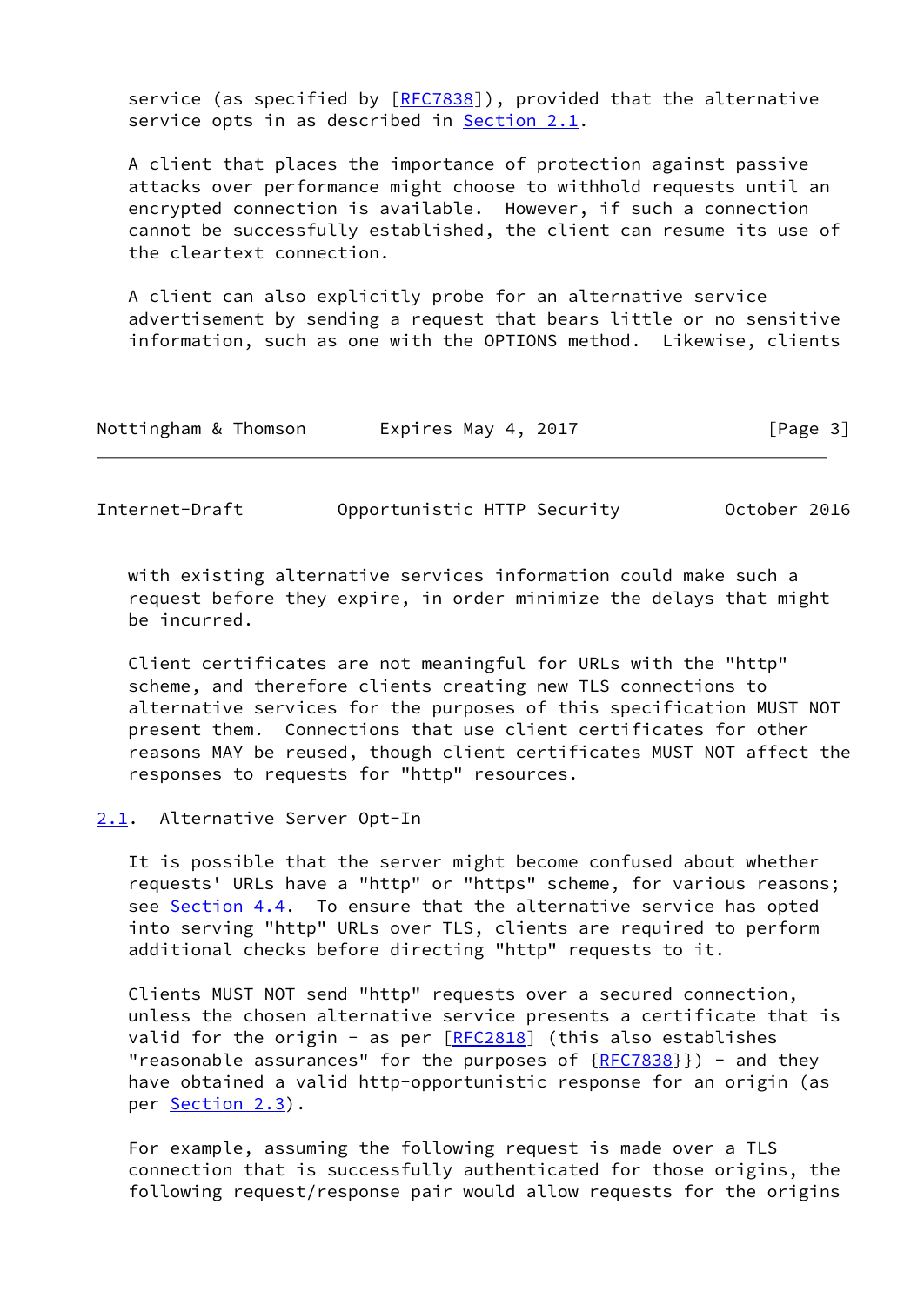"http://www.example.com" or "http://example.com" to be sent using a secured connection:

 GET http://example.com/.well-known/http-opportunistic HTTP/1.1 Host: example.com

 HTTP/1.1 200 OK Content-Type: application/json Connection: close

[ "http://www.example.com", "http://example.com" ]

<span id="page-4-0"></span>[2.2](#page-4-0). Interaction with "https" URIs

When using alternative services, requests for resources identified by both "http" and "https" URIs might use the same connection, because HTTP/2 permits requests for multiple origins on the same connection.

| Nottingham & Thomson | Expires May 4, 2017 | [Page 4] |
|----------------------|---------------------|----------|
|                      |                     |          |

<span id="page-4-2"></span>

| Internet-Draft | Opportunistic HTTP Security |  | October 2016 |  |
|----------------|-----------------------------|--|--------------|--|
|                |                             |  |              |  |

 Because of the potential for server confusion about the scheme of requests (see [Section 4.4](#page-6-1)), clients MUST NOT send "http" requests on a connection prior to successfully retrieving a valid http opportunistic resource that contains the origin (see [Section 2.3](#page-4-1)). The primary purpose of this check is to provide a client with some assurance that a server understands this specification and has taken steps to avoid being confused about request scheme.

<span id="page-4-1"></span>[2.3](#page-4-1). The "http-opportunistic" well-known URI

 This specification defines the "http-opportunistic" well-known URI [\[RFC5785](https://datatracker.ietf.org/doc/pdf/rfc5785)]. A client is said to have a valid http-opportunistic response for a given origin when:

- o The client has obtained a 200 (OK) response for the well-known URI from the origin, and it is fresh [\[RFC7234](https://datatracker.ietf.org/doc/pdf/rfc7234)] (potentially through revalidation [\[RFC7232](https://datatracker.ietf.org/doc/pdf/rfc7232)]), and
- o That response has the media type "application/json", and
- o That response's payload, when parsed as JSON [\[RFC7159](https://datatracker.ietf.org/doc/pdf/rfc7159)], contains an array as the root, and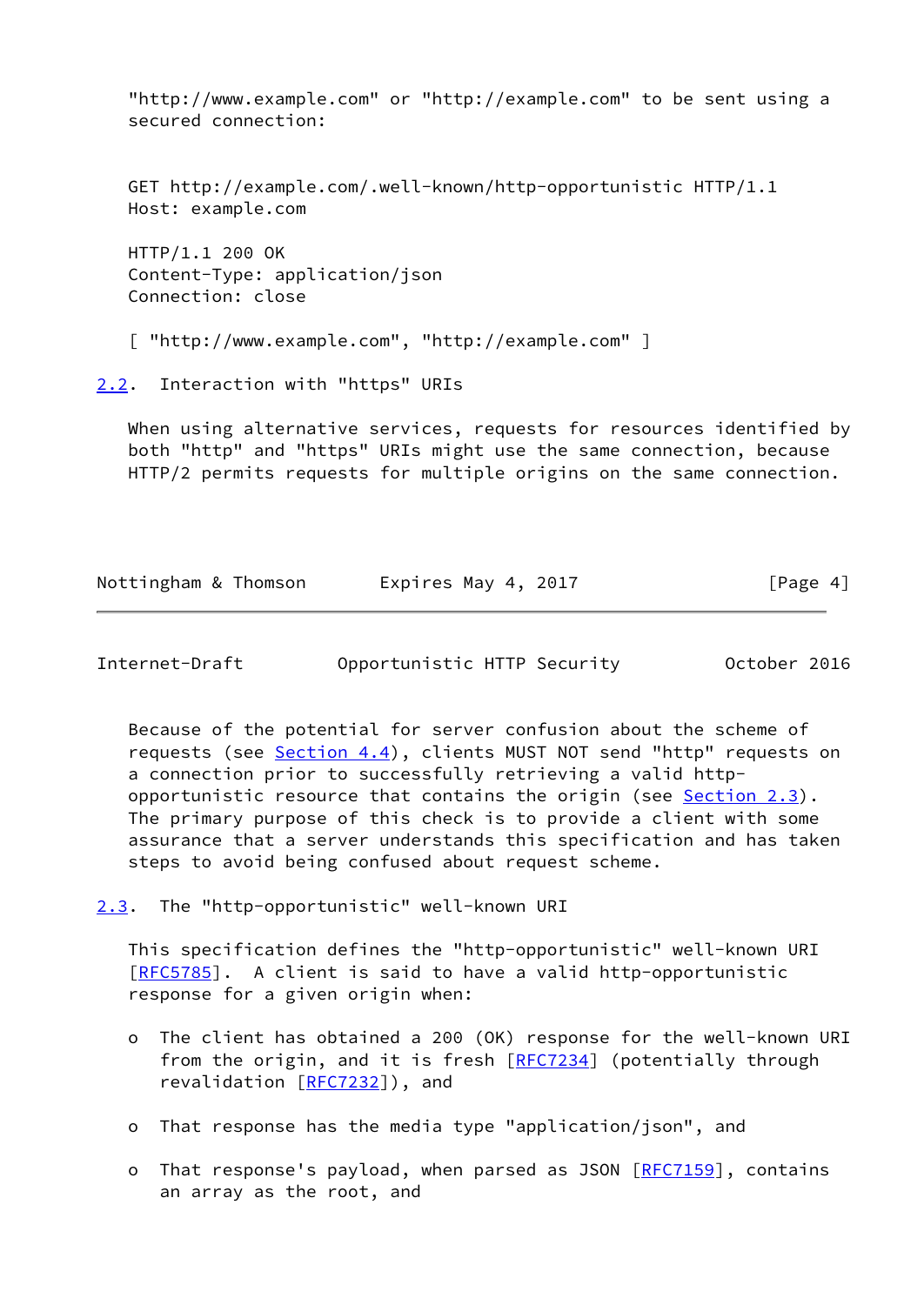o The array contains a string that is a case-insensitive character for-character match for the origin in question, serialised into Unicode as per Section [6.1 of \[RFC6454\]](https://datatracker.ietf.org/doc/pdf/rfc6454#section-6.1).

 A client MAY treat an "http-opportunistic" resource as invalid if the contains values that are not strings.

<span id="page-5-0"></span>[3](#page-5-0). IANA Considerations

This specification registers a Well-Known URI [[RFC5785](https://datatracker.ietf.org/doc/pdf/rfc5785)]:

- o URI Suffix: http-opportunistic
- o Change Controller: IETF
- o Specification Document(s): [Section 2.3](#page-4-1) of [this specification]
- o Related Information:
- <span id="page-5-1"></span>[4](#page-5-1). Security Considerations

| Nottingham & Thomson | Expires May 4, 2017 | [Page 5] |
|----------------------|---------------------|----------|
|----------------------|---------------------|----------|

<span id="page-5-3"></span>

| Internet-Draft | Opportunistic HTTP Security |  | October 2016 |
|----------------|-----------------------------|--|--------------|
|----------------|-----------------------------|--|--------------|

# <span id="page-5-2"></span>[4.1](#page-5-2). Security Indicators

 User Agents MUST NOT provide any special security indicia when an "http" resource is acquired using TLS. In particular, indicators that might suggest the same level of security as "https" MUST NOT be used (e.g., a "lock device").

### <span id="page-5-4"></span>[4.2](#page-5-4). Downgrade Attacks

A downgrade attack against the negotiation for TLS is possible.

For example, because the "Alt-Svc" header field [\[RFC7838](https://datatracker.ietf.org/doc/pdf/rfc7838)] likely appears in an unauthenticated and unencrypted channel, it is subject to downgrade by network attackers. In its simplest form, an attacker that wants the connection to remain in the clear need only strip the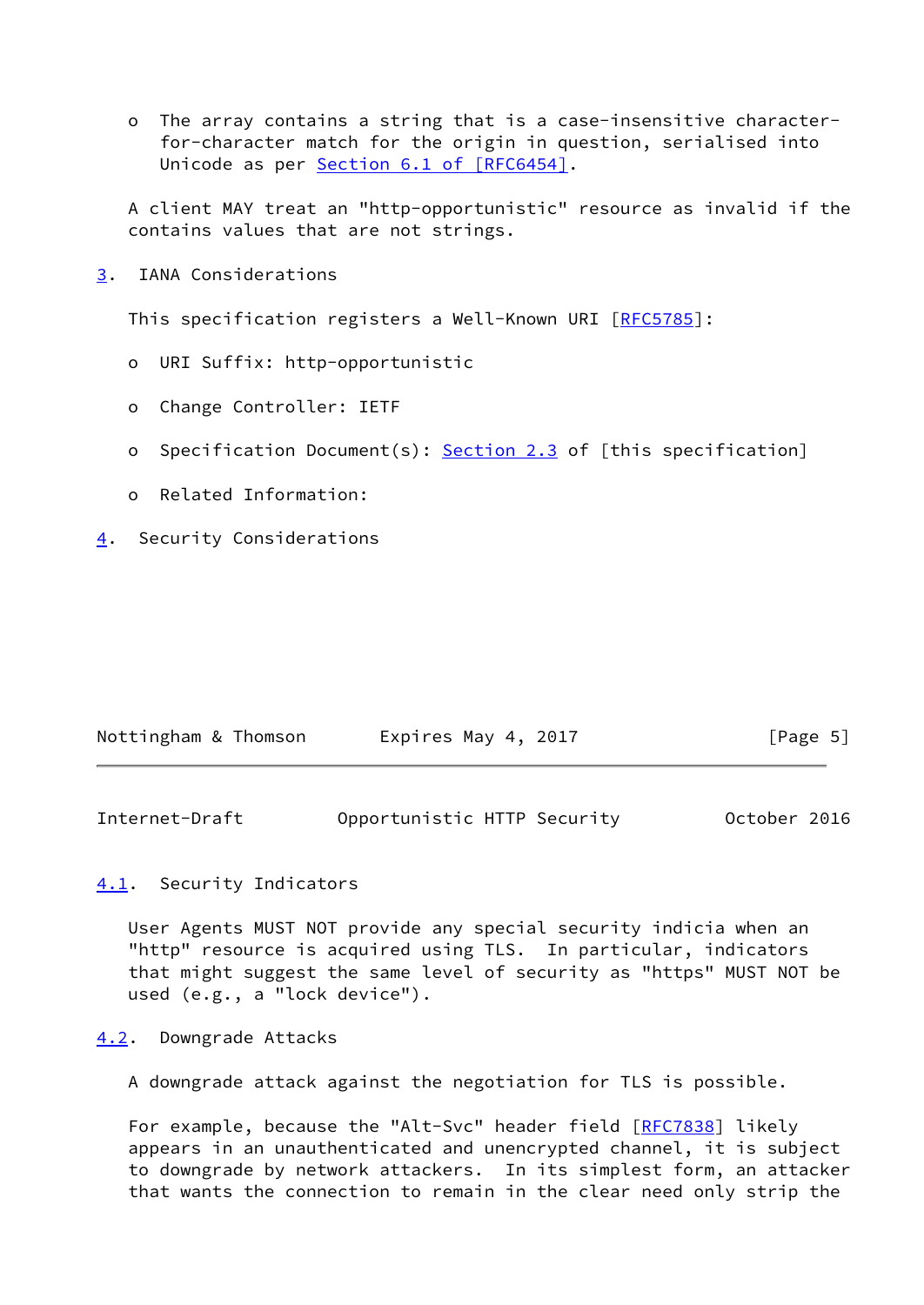"Alt-Svc" header field from responses.

<span id="page-6-0"></span>[4.3](#page-6-0). Privacy Considerations

 Cached alternative services can be used to track clients over time; e.g., using a user-specific hostname. Clearing the cache reduces the ability of servers to track clients; therefore clients MUST clear cached alternative service information when clearing other origin based state (i.e., cookies).

<span id="page-6-1"></span>[4.4](#page-6-1). Confusion Regarding Request Scheme

 HTTP implementations and applications sometimes use ambient signals to determine if a request is for an "https" resource; for example, they might look for TLS on the stack, or a server port number of 443.

 This might be due to limitations in the protocol (the most common HTTP/1.1 request form does not carry an explicit indication of the URI scheme), or it may be because how the server and application are implemented (often, they are two separate entities, with a variety of possible interfaces between them).

 Any security decisions based upon this information could be misled by the deployment of this specification, because it violates the assumption that the use of TLS (or port 443) means that the client is accessing a HTTPS URI, and operating in the security context implied by HTTPS.

 Therefore, servers need to carefully examine the use of such signals before deploying this specification.

| Nottingham & Thomson | Expires May 4, 2017 | [Page 6] |
|----------------------|---------------------|----------|
|                      |                     |          |

<span id="page-6-3"></span>Internet-Draft Opportunistic HTTP Security October 2016

#### <span id="page-6-2"></span>[4.5](#page-6-2). Server Controls

 This specification requires that a server send both an Alternative Service advertisement and host content in a well-known location to send HTTP requests over TLS. Servers SHOULD take suitable measures to ensure that the content of the well-known resource remains under their control. Likewise, because the Alt-Svc header field is used to describe policies across an entire origin, servers SHOULD NOT permit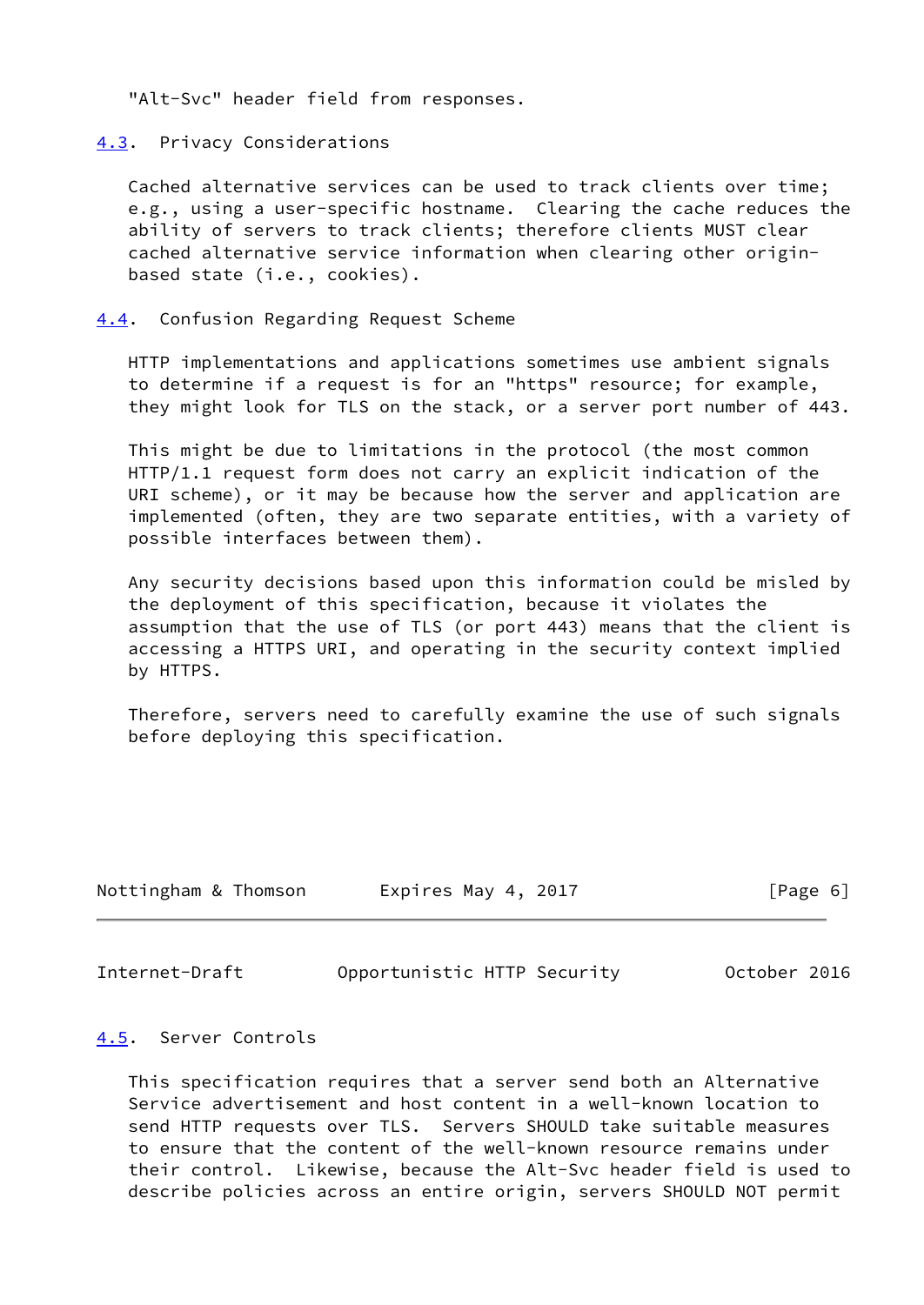user content to set or modify the value of this header.

#### <span id="page-7-0"></span>[5](#page-7-0). References

- <span id="page-7-1"></span>[5.1](#page-7-1). Normative References
	- [RFC2119] Bradner, S., "Key words for use in RFCs to Indicate Requirement Levels", [BCP 14](https://datatracker.ietf.org/doc/pdf/bcp14), [RFC 2119](https://datatracker.ietf.org/doc/pdf/rfc2119), DOI 10.17487/RFC2119, March 1997, <<http://www.rfc-editor.org/info/rfc2119>>.
	- [RFC2818] Rescorla, E., "HTTP Over TLS", [RFC 2818](https://datatracker.ietf.org/doc/pdf/rfc2818), DOI 10.17487/RFC2818, May 2000, <<http://www.rfc-editor.org/info/rfc2818>>.
	- [RFC5246] Dierks, T. and E. Rescorla, "The Transport Layer Security (TLS) Protocol Version 1.2", [RFC 5246](https://datatracker.ietf.org/doc/pdf/rfc5246), DOI 10.17487/RFC5246, August 2008, <<http://www.rfc-editor.org/info/rfc5246>>.
	- [RFC5785] Nottingham, M. and E. Hammer-Lahav, "Defining Well-Known Uniform Resource Identifiers (URIs)", [RFC 5785](https://datatracker.ietf.org/doc/pdf/rfc5785), DOI 10.17487/RFC5785, April 2010, <<http://www.rfc-editor.org/info/rfc5785>>.
	- [RFC6454] Barth, A., "The Web Origin Concept", [RFC 6454](https://datatracker.ietf.org/doc/pdf/rfc6454), DOI 10.17487/RFC6454, December 2011, <<http://www.rfc-editor.org/info/rfc6454>>.
	- [RFC7159] Bray, T., Ed., "The JavaScript Object Notation (JSON) Data Interchange Format", [RFC 7159](https://datatracker.ietf.org/doc/pdf/rfc7159), DOI 10.17487/RFC7159, March 2014, [<http://www.rfc-editor.org/info/rfc7159](http://www.rfc-editor.org/info/rfc7159)>.
	- [RFC7230] Fielding, R., Ed. and J. Reschke, Ed., "Hypertext Transfer Protocol (HTTP/1.1): Message Syntax and Routing", [RFC 7230,](https://datatracker.ietf.org/doc/pdf/rfc7230) DOI 10.17487/RFC7230, June 2014, <<http://www.rfc-editor.org/info/rfc7230>>.

Nottingham & Thomson **Expires May 4, 2017** [Page 7]

<span id="page-7-2"></span>Internet-Draft Opportunistic HTTP Security October 2016

[RFC7232] Fielding, R., Ed. and J. Reschke, Ed., "Hypertext Transfer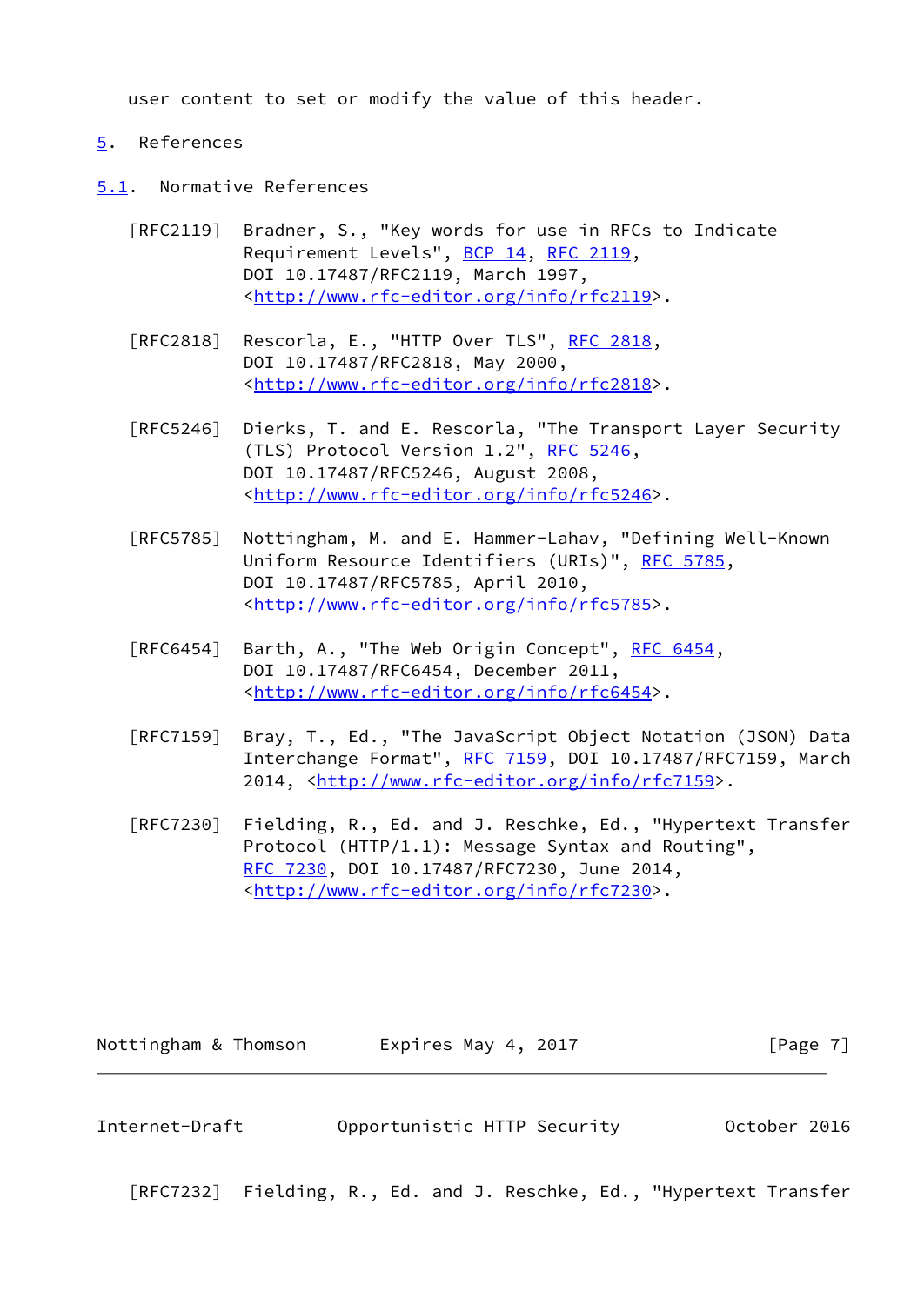Protocol (HTTP/1.1): Conditional Requests", [RFC 7232,](https://datatracker.ietf.org/doc/pdf/rfc7232) DOI 10.17487/RFC7232, June 2014, <<http://www.rfc-editor.org/info/rfc7232>>.

- [RFC7234] Fielding, R., Ed., Nottingham, M., Ed., and J. Reschke, Ed., "Hypertext Transfer Protocol (HTTP/1.1): Caching", [RFC 7234,](https://datatracker.ietf.org/doc/pdf/rfc7234) DOI 10.17487/RFC7234, June 2014, <<http://www.rfc-editor.org/info/rfc7234>>.
- [RFC7540] Belshe, M., Peon, R., and M. Thomson, Ed., "Hypertext Transfer Protocol Version 2 (HTTP/2)", [RFC 7540](https://datatracker.ietf.org/doc/pdf/rfc7540), DOI 10.17487/RFC7540, May 2015, <<http://www.rfc-editor.org/info/rfc7540>>.
- [RFC7838] Nottingham, M., McManus, P., and J. Reschke, "HTTP Alternative Services", [RFC 7838](https://datatracker.ietf.org/doc/pdf/rfc7838), DOI 10.17487/RFC7838, April 2016, [<http://www.rfc-editor.org/info/rfc7838](http://www.rfc-editor.org/info/rfc7838)>.
- <span id="page-8-0"></span>[5.2](#page-8-0). Informative References
	- [RFC7258] Farrell, S. and H. Tschofenig, "Pervasive Monitoring Is an Attack", [BCP 188,](https://datatracker.ietf.org/doc/pdf/bcp188) [RFC 7258](https://datatracker.ietf.org/doc/pdf/rfc7258), DOI 10.17487/RFC7258, May 2014, [<http://www.rfc-editor.org/info/rfc7258](http://www.rfc-editor.org/info/rfc7258)>.
	- [RFC7301] Friedl, S., Popov, A., Langley, A., and E. Stephan, "Transport Layer Security (TLS) Application-Layer Protocol Negotiation Extension", [RFC 7301,](https://datatracker.ietf.org/doc/pdf/rfc7301) DOI 10.17487/RFC7301, July 2014, <<http://www.rfc-editor.org/info/rfc7301>>.
	- [RFC7435] Dukhovni, V., "Opportunistic Security: Some Protection Most of the Time", [RFC 7435](https://datatracker.ietf.org/doc/pdf/rfc7435), DOI 10.17487/RFC7435, December 2014, <<http://www.rfc-editor.org/info/rfc7435>>.
	- [RFC7469] Evans, C., Palmer, C., and R. Sleevi, "Public Key Pinning Extension for HTTP", [RFC 7469](https://datatracker.ietf.org/doc/pdf/rfc7469), DOI 10.17487/RFC7469, April 2015, [<http://www.rfc-editor.org/info/rfc7469](http://www.rfc-editor.org/info/rfc7469)>.

<span id="page-8-2"></span> [W3C.CR-mixed-content-20160802] West, M., "Mixed Content", World Wide Web Consortium CR CR-mixed-content-20160802, August 2016, <[https://www.w3.org/TR/2016/CR-mixed-content-20160802>](https://www.w3.org/TR/2016/CR-mixed-content-20160802).

<span id="page-8-1"></span>[Appendix A.](#page-8-1) Acknowledgements

Mike Bishop contributed significant text to this document.